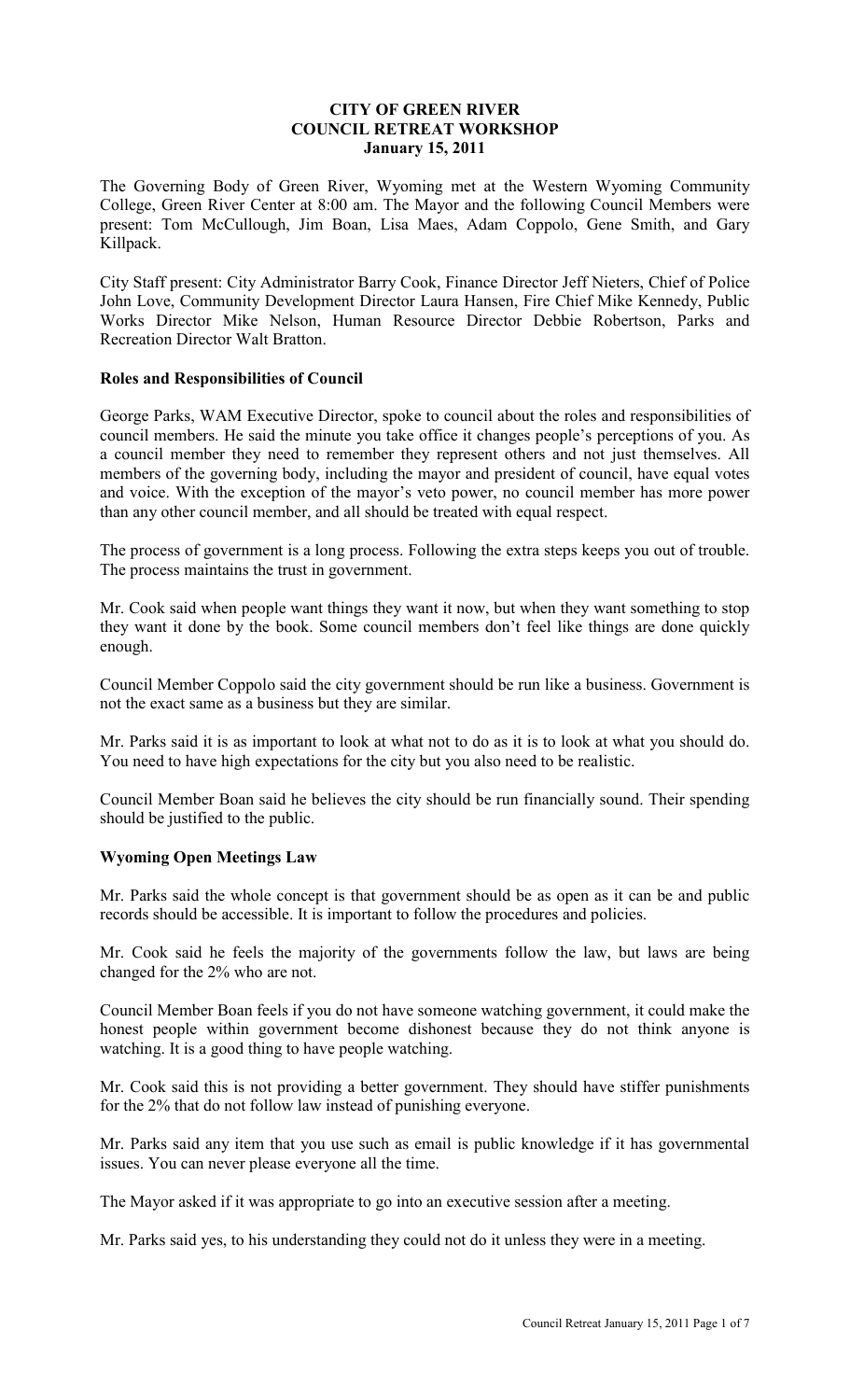Mr. Cook said that today's meeting is considered a special meeting and was published so they can go into executive session if they choose to.

# **Mayor Comments**

The Mayor said he has learned a considerable amount from staff and the public in his time serving in government. He knows they are elected to do the best they can for the community. The council members need to treat each other with respect and remember that meetings are televised.

# **Budget Process Overview**

The Mayor asked Mr. Cook to give the council a monthly update on the budget and to give a midyear review of the budget, noting the budget has to balance every year.

Mr. Cook said the largest fund is the General Fund. The largest single source of revenue to the General Fund is Sales and Use Tax, which is comprised of 4% state rate and 1% local option rate. The city sets aside 25% of the operating expenses into an operating reserve. There are three major expenses in the General Fund and those are Personnel Services, Operations and Maintenance, and Asset Acquisitions.

Department budgets were cut on average of 11% this year. There are three more funds within the city:

- Capital Projects Fund provides for the construction and major repairs of streets, parks, utility lines, and facilities.
- Enterprise Fund this fund includes Water, Wastewater, and Solid Waste. These are designed to function solely on the revenue from fees, without a transfer or subsidy from the General Fund for their operations.
- Risk Management Fund a reserve fund, using the interest from that amount to operate the fund.

Also keep in mind what City government is all about. We provide services 24/7 to citizens of Green River. This also takes dollars to support your employees and the operational costs that many times are looked at as a given, but don't show up on the goals listed in Council Chambers. Service levels and costs to provide that service need to be looked at together with new projects.

The services provided to the citizens are expected now but we need to keep in mind that budgets are cut so some services might not be available.

## **Strategic Plan**

The Mission of the City of Green River is to provide the highest quality municipal services and highest quality city infrastructure and facilities in a customer friendly and financially responsible manner.

The Vision: Green River 2025 is an attractive, well planned city with an active downtown and riverfront and preferred residential neighborhoods in the region. Our city is a family community with great choices for recreation.

There will be a Citizen Summit for the Community Strategic Planning Session on Thursday, June 30, 2011, at 6:00 pm, at the Golden Hour Senior Center.

## **Department Reports**

**Community Development -** provide more customer service by the city website, review and modify department procedures, complete the viaduct project, market branding study, rewrite subdivision ordinance, rewrite maintenance codes, request upgrade of part-time employee to fulltime to compensate for work that is required.

**Finance Department - Finance is responsible for the retention and maintenance of 3,000 records** within the city vault. They installed fiber optics on Mansface Tower, a new point to point connection to the city, replaced and installed 42 computers throughout the city, state-wide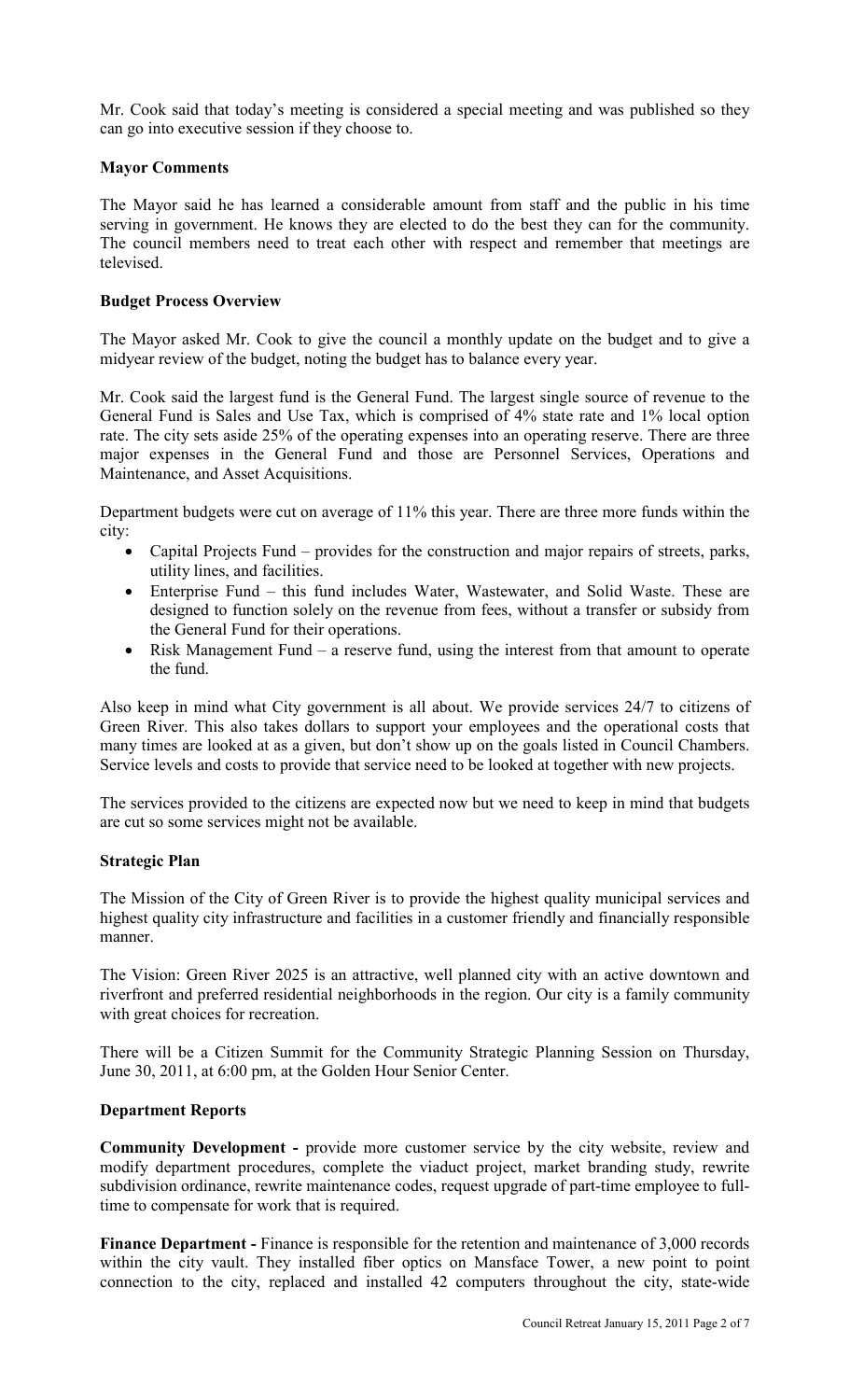wireless project, prepared and held 17 bid openings, 150 purchase orders, processed 26 biweekly payrolls for 275 employees each pay period, logged approximately 2,100 miles reading meters, processed 57,000 utility bills, 47,000 payments, and processed \$1,209,000 in grant reimbursements.

**Fire Department** - personnel consists of 31 volunteers and 3 full-time employees. In 2010 there was a decrease in total incidents of 14%: 229 incidents were reported and included structure fires, vehicle fires, rescue/emergency medical calls, gas spills/leaks, false alarms, smoke scares, police assists, and carbon monoxide calls. They have a total of 6,521 hours of documented training.

**Human Resources** - aligning the organizations functions with core beliefs and strategic plan, make employee's recognition and appreciation more effective, enhancing employee performance, enhancing employee safety efforts, facilitating programs, reestablishing trust and teamwork, develop strategies regarding organization succession and organized planning.

**Parks** - top accomplishment for 2010 receiving the Wyoming Association of Municipalities Community Hero Award, Playful City USA Award, completion of capital projects and asset acquisition projects, obtainment of grant funds of around \$300,000.

**Police** - to facilitate our primary goal, the safety of the citizen's of Green River. All officers including full and part-time Public Safety Dispatchers and Animal Control Officers will continue to receive advanced training in aspects of law enforcement that will allow them diversification and enhance the combined resources of the Police Department.

**Public Works** - continue to work with outside consultants on projects, maintain staffing and service levels, secure funding on an annual basis for capital improvements and street improvements, work with staff on change order issues, continue the slurry seal program, continue recycling program, transfer station, household hazardous waste program, continue to monitor the wastewater treatment plant with DEQ, continue with the collection system, follow the sewer master plan, continue with training for the Fleet Division, and continue with the Southeast Water Expansion Project.

## **Legislative Issues**

The Mayor noted the last few years there has been a combined effort by the City of Green River, City of Rock Springs, and the County. They all pooled their resources and came up with a list of important topics that they presented to the Legislative Session. On December 27, 2010 at the Legislative Forum the Mayor and Mr. Cook presented the following to the Legislators:

- Additional money for local governments, continue the Consensus Block Grants
- Sales and Severance Taxes being raised
- Raising gasoline and diesel tax by 10% over three years
- Modernization and remediation process for landfills, and provide additional funding for transfer stations or lined landfills
- Oppose any mandates for excessive information
- Service Road between the City of Green River and Rock Springs

George Parks, WAM Executive Director, said Governor Mead has been supportive and has been asking if the cities and towns received a fair shake. The 10% cut in State agencies money did not seem the same but came from projects, not personnel like governmental agencies. What seems to be important to cities and towns does not seem to be important to legislators.

The Mayor said that the governing body needs to make their presence known to the legislature on February 16, 2011.

## **Mayor and Council Round Table Discussion**

The Mayor asked if the governing body would like to continue having retreats like this, and if so, how often. He said he appointed members to inter-agency boards since he did not have any volunteers.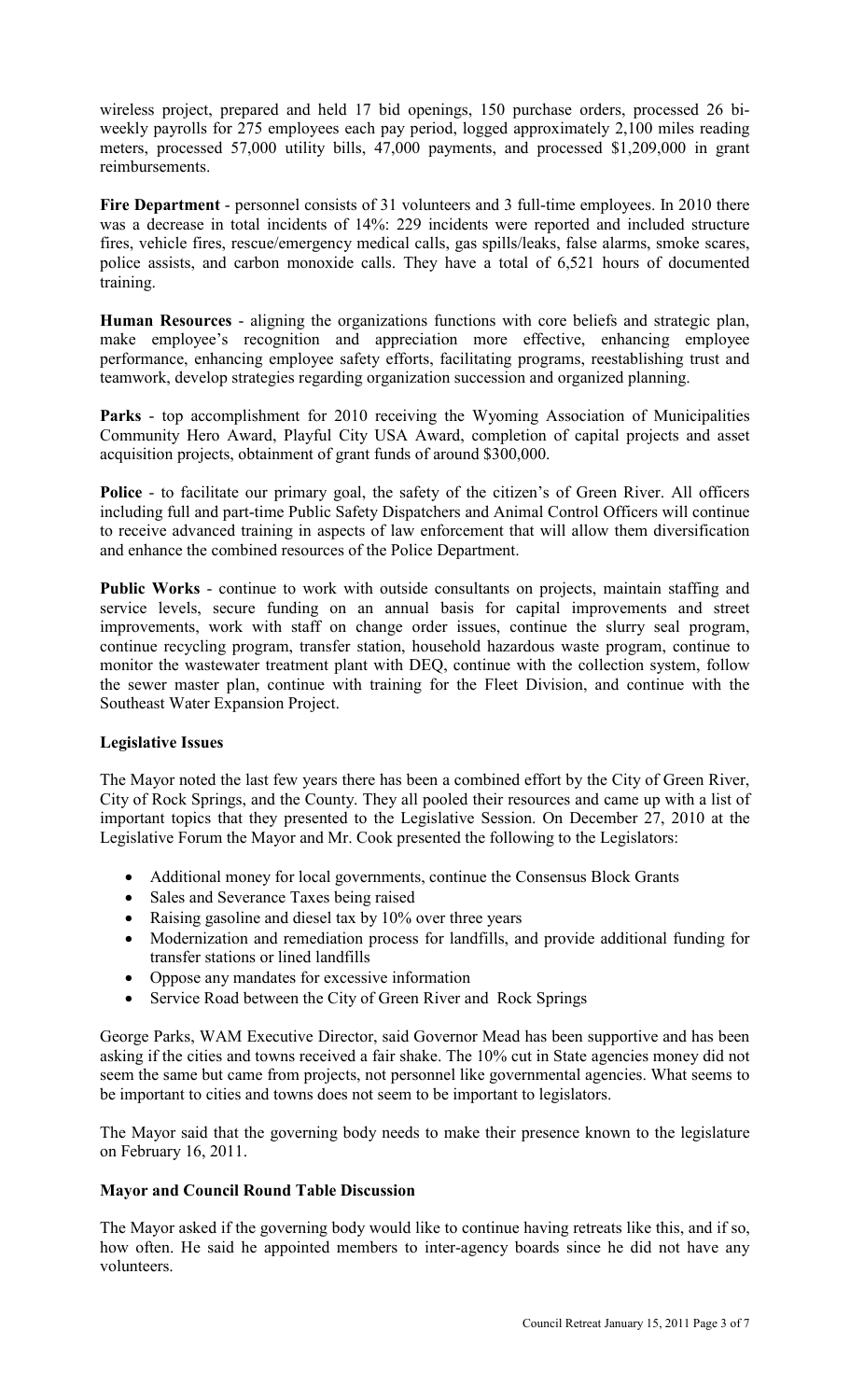Council Member Coppolo said there are a couple of reasons he thinks the service road between Green River and Rock Springs is a good thing. He said there is more land that can be developed on the south side of the Interstate, and the city could possibly annex the city all the way to Highway 191.

Mr. Cook said the owner of the Winter building wants to know if the city has any interest in the building. She does have other parties that have showed interest in the building but she would put the others on hold to see if the city is interested.

Council Member Boan said they would need to know what the cost would be, if it would be practical for the Police Department, and how much would it cost to buy it.

John Love said it is a better location than what they have seen before. It would be practical.

Council Member Coppolo asked if the businesses interested are commercial and would they be better suited for that site.

Mr. Cook said they are commercial businesses.

Council Member Boan said at the workshop he asked for \$200,000 to be set aside for the tourism committee. This money could be used for the Union Pacific Depot/Tourism plan. He would like to know if the council would vote to put the money aside and put this on an agenda. If any money is set aside and it is needed for something else it can be moved so the money isn't committed to anything for sure, but is put aside for the possibility of using it for tourism.

He also said he would like to see money set aside for the growth of the city by the river. They could buy homes when people leave the area and it could ultimately be used for commercial sites to build a business by the river.

Mrs. Hansen said on January 25, 2011 from 1:00 pm to 3:00 pm there will be a tour of the Union Pacific Depot.

Council Member Coppolo said one of the issues that came up with moving the Public Information Coordinator to full-time was that there are a lot of part-time people that have worked for the city for a long time and would like to have a chance to receive benefits from the city. He would like to see the city offer them a reduced benefit. He also has a problem with the city giving full-time employees comp-time on top of vacation time.

Council Member Killpack said the problem would be if you give to one part-time person you would need to give to all of them.

Mrs. Robertson said they would have to come up with the stipulations and requirements that would qualify a part-time person to receive the benefits.

Council Member Boan does not know any companies that give part-time employees benefits and he would not be in favor of this. They know when they take the job they are part-time and they will not receive the benefits.

Council Member Maes said there are companies that do give the part-time people benefits. The city wanted to retain employees and having benefits is a way to do so.

Council Member Smith said if money is going to be set aside for tourism then he would feel better if it was listed for the Depot. If the city is going to start acquiring riverfront property, it needs to be listed with its own strategic plan.

Mrs. Hansen said if council is looking to move forward with the riverfront property then they have to have a plan, it is a state statute.

The Mayor said the city needs to adopt it and fund it.

Mrs. Hansen said right now the city has a comprehensive plan. She would like to have a new plan in place by 2015. She suggested the governing body set money aside every year for the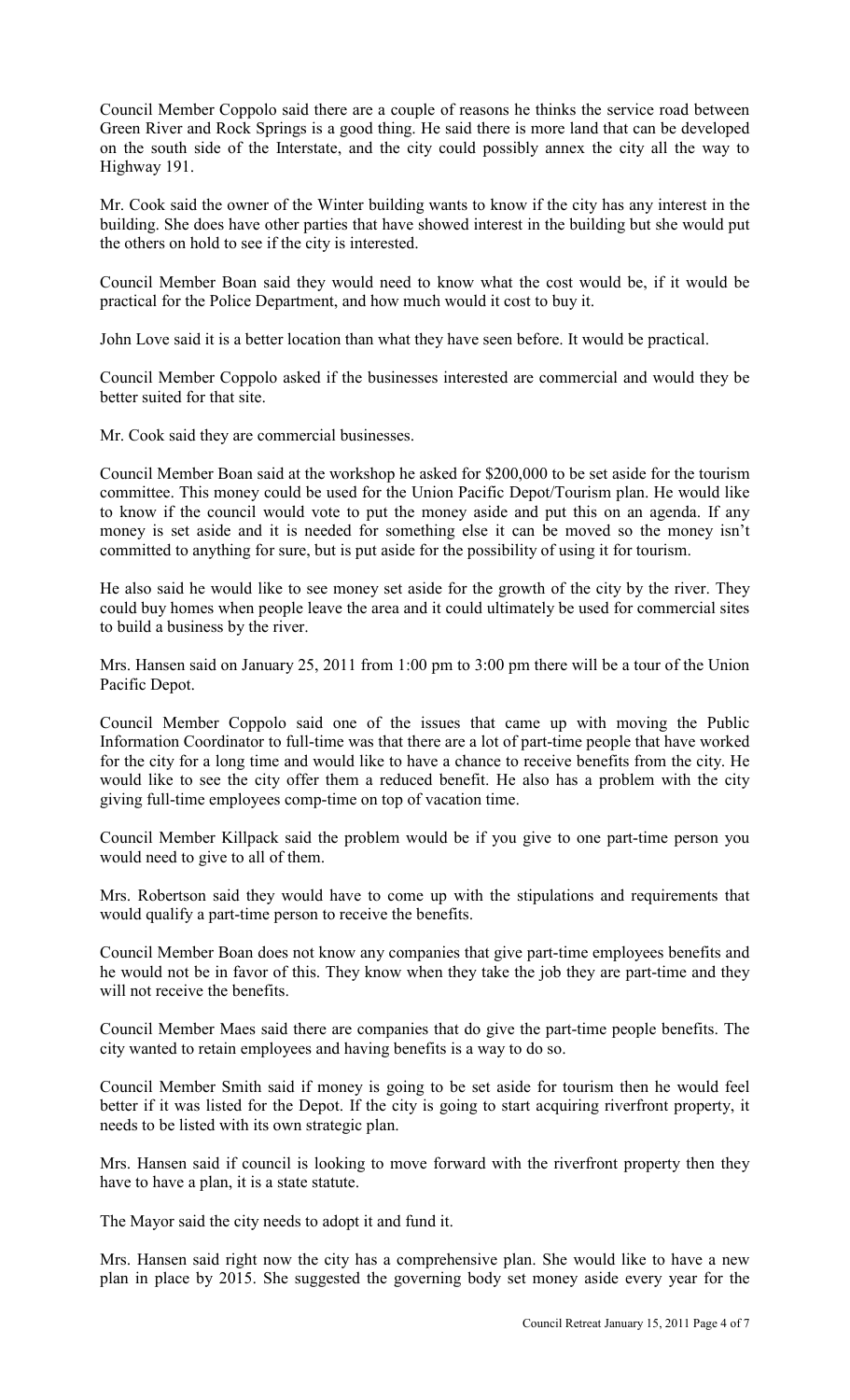comprehensive plan. This would include a plan for every department within the city, in one place.

Council Member Smith suggested that staff put it on the agenda as a budget resolution to put money toward the Comprehensive Plan.

Council Members agreed.

## **New Vehicles for Police, Fire, and Parks Departments**

Council Member Coppolo said he feels the city has jumped the gun on the purchase of new vehicles. The money allocated was a lot higher than the original amount that was asked. He feels there needs to be more information given on this.

Council Member McCullough said the money was set aside, and if the total amount is not used then they can return it back. Staff is waiting to move forward and has done the research on this.

Council Member Killpack said if the vehicles are needed and have been approved, he agrees with moving forward.

Council Member Smith said he is for the new vehicles, but he does not like leasing the vehicles. Leasing the vehicles commits money for multiple years.

Mr. Cook said once the motion passed, and it was not reconsidered that night, then they lost the right to reconsider. Motion to rescind is an option but you have to have four votes.

Council Member McCullough asked if Council Member Coppolo had the four votes that are needed.

Council Member Coppolo did not have the four votes.

Council Member Killpack said he does not think the new council members have the right to change what the other council discussed and passed.

Mr. Cook said the Fire Department would like to purchase one truck and lease another. The Police Department would purchase five vehicles with no lease. Parks would purchase five vehicles with no lease.

Council Member Coppolo asked why there was maintenance done on a vehicle that was going to be traded off.

Council Member Boan said those departments did not know new vehicles would be funded. The city had no extra money so they fixed what they needed to in order to use the vehicle.

Council Member Maes would like to see an ice skating/hockey rink put down by the Depot. She would like to see money set aside for it.

Council Member Boan said he would like to see a dollar amount before he would commit to it.

Council Member Smith asked don't we have something like that already.

Mr. Bratton said yes but it is not maintained for ice skating because of the weather.

Council Member Coppolo said the city needs to put money back into the Risk Management Fund. They have taken money from it to pay for other items and now it's time to put money back.

Mr. Cook said there is \$1.7 million in the Risk Management Fund.

Council Member Boan asked how much  $6<sup>th</sup>$  Penny money is left.

Mr. Cook said the council has not allocated any of the \$550,000.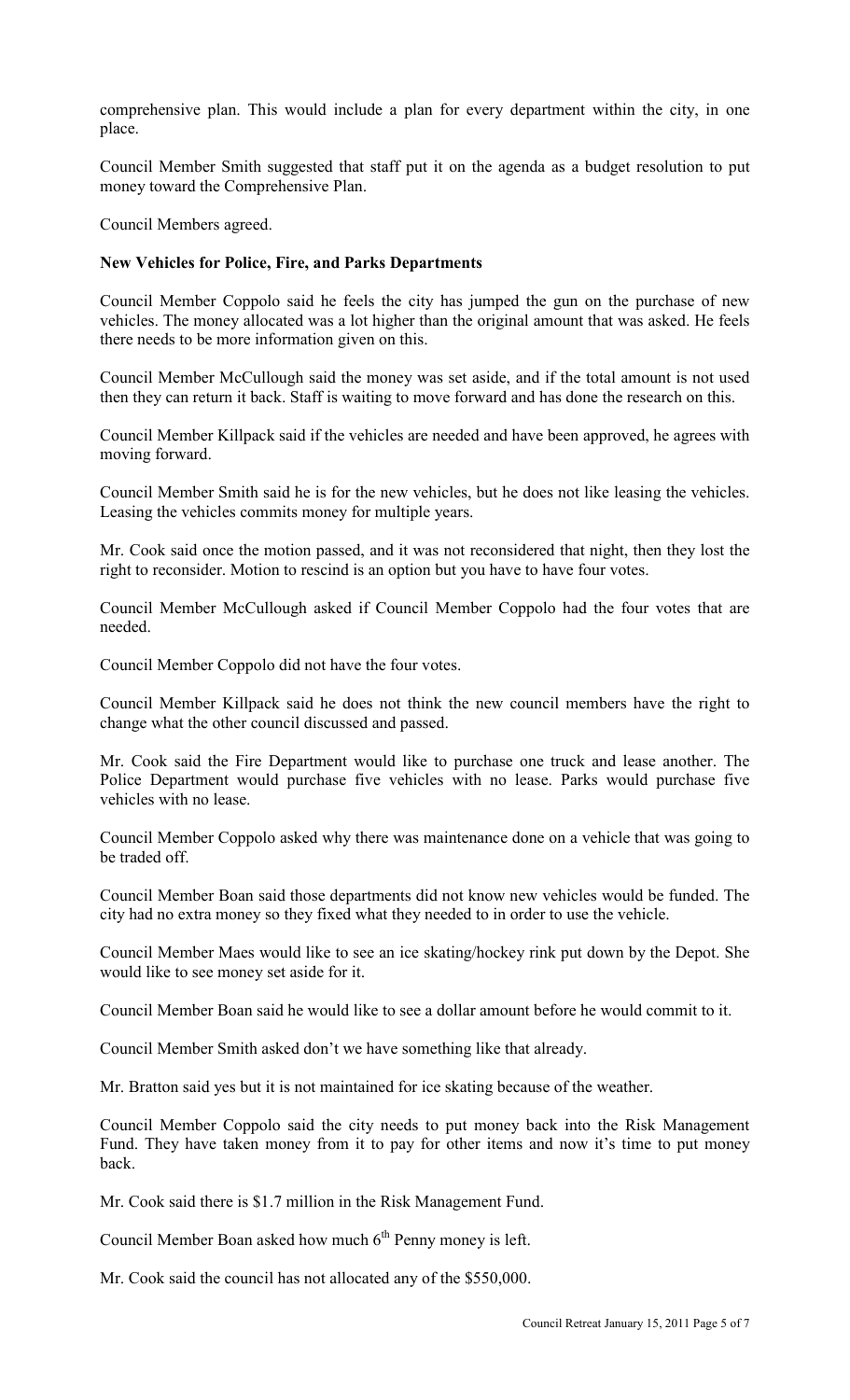Mr. Nieters said the \$550,000 6tth Penny money needs to go for infrastructure. He said council has not allocated \$1 million of the 5<sup>th</sup> Penny money.

Council Member Coppolo said if they use \$400,000 for the comprehensive study and other items they have talked about then it would leave \$600,000.

Mr. Cook said whatever council puts aside, it needs to be used for infrastructure.

Council Member Boan said they cannot keep putting money in the Risk Management Fund just as short term thing it needs to go there and stay there.

Council Member Maes asked what the total of the first  $6<sup>th</sup>$  Penny payment was. Mr. Nieters said \$2 million.

Council Member McCullough asked if the \$550,000 they received was going to go towards the FMC Project.

Mr. Nieters said no, this money will go into an  $6<sup>th</sup>$  Penny reserve account to be used for future infrastructure.

Council Member McCullough said there is still a million dollars that council can decide to use for what they want.

Council Member Smith said they need to remember the money they have should be used for streets that were not funded in the budget this year.

Mr. Cook said the staff needs direction on what council would like to do with contracts for public improvements. The biggest item to discuss is change orders. He said through discussions he understands that council is going towards a force account being added to a contract for any unforeseen issues that may come up. The council needs to know that even the force account money needing to be spent will still need to be approved by the governing body. The council needs to decide what they want in the contract.

He said he is concerned that engineering firms are leaving things out so this makes change orders more common. The city needs to have a better design review to start with that way they cannot leave out items on the specs.

Council Member Coppolo said if the contractor does not read the information that is available then the city should not pay for their neglect.

Council Member Boan said if a force account is asked for in the request, it needs to include the dollar amount. They need to be informed in order to make the appropriate decision.

## **Special Council Meeting**

The Special Council Meeting started at 3:30 p.m. following the retreat/workshop.

## **Adjourn to Executive Session**

Council motioned to adjourn to executive session on personnel at 3:31 pm. Motion carried. (7-0)

## **Reconvene**

The governing body motioned to reconvene at 3:35 p.m. Motion carried. (7-0)

## **Adjournment**

The governing body motioned to adjourn at 4:30 p.m. Motion carried. (7-0)